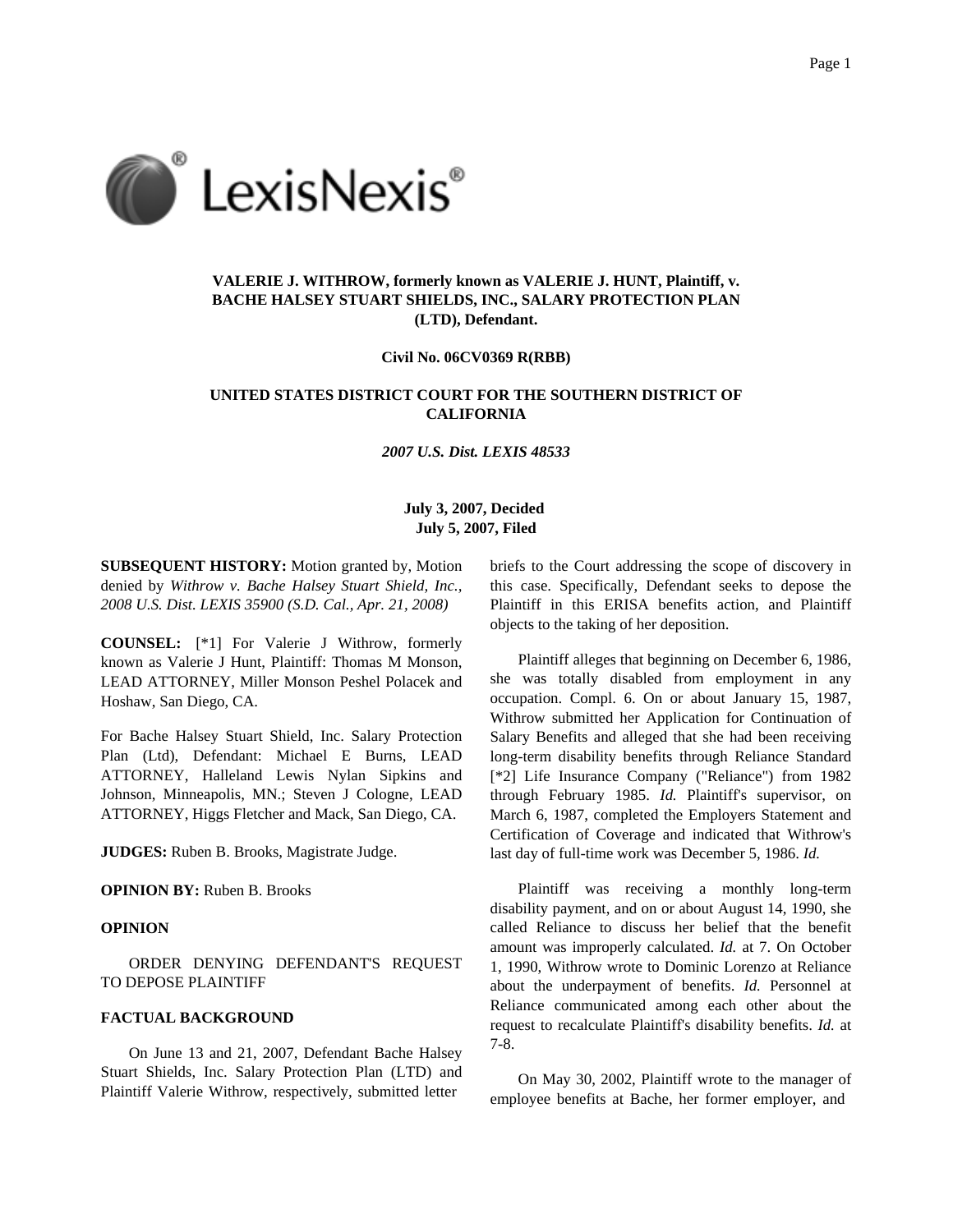asked that he look into her dates of disability and her income history. *Id.* at 8. Withrow then wrote to Reliance on June 8, 2002, and outlined her calculation of benefits. *Id.* Plaintiff called Reliance on June 28, 2002, and spoke with Joseph Fischer about the underpayment of benefits. *Id.* at 8-9. She wrote to Fischer on July 6, 2002, and confirmed that additional information had been received by Reliance. [\*3] *Id.* at 9. Plaintiff spoke with Fischer again on July 9, 2002. *Id.* at 10. On October 16 and November 12, 2002, Withrow wrote to Reliance and explained her belief that her benefits had been miscalculated. *Id.*

Plaintiff's claim for increased benefits was denied on or about February 12, 2003. *Id.* The four-page February 12, 2003, denial letter concludes that no adjustment for the payment of past benefits was necessary. Compl. Ex. T-3. There is no mention of a statute of limitations or time frame for seeking review of the calculation of benefits. *Id.*

On July 21, 2003, Withrow appealed Reliance's decision that her long-term benefits had been properly calculated. Compl. 11. Richard Walsh, on January 14, 2004, informed Plaintiff that the insurer was upholding its decision and a written explanation would follow. *Id.* at 12. As of the filing of her Complaint on February 16, 2006, Withrow had not received the written denial of her claim for a recomputation of benefits. *Id.* at 13.

## **DISCUSSION**

In this case, both parties agree that the matter is subject to de novo review by the district court. Yet, they disagree on whether the Defendant may depose the Plaintiff and offer extrinsic evidence relating to [\*4] potential statute of limitation issues. The seven deposition topics listed in Defendant's letter brief show that it's limitations defense is aimed at the delay in seeking a recalculation of benefits from the claims administrator. The Defendant does not appear to be challenging the delay in filing suit after the January 14, 2004, denial of her request to recalculate benefits.

In *Abatie v. Alta Health & Life Ins. Co., 458 F.3d 955, 973 (9th Cir. 2006)*, the Ninth Circuit noted that "when de novo review applies, the court is not limited to the administrative record and may take additional evidence." In *Abatie,* the insurer originally denied benefits because "no waiver of premium application had been submitted on behalf of Dr. Abatie." *Id. at 974*. The

final denial letter "added a second reason -- that Plaintiff had provided insufficient evidence to show that Dr. Abatie had remained totally disabled . . . ." The failure to consider the Plaintiff's new evidence was error if, on remand, the claim survives the consideration of the Plaintiff's failure to request a waiver of premiums. *Id.*

For de novo review, the task is simply to decide whether the plan administrator correctly or incorrectly denied [\*5] benefits. *Abatie, 458 F.3d at 963*. The court's decision is "based on the evidence in the administrative record and 'other evidence as might be admissible under the restrictive rule of *Mongeluzo [v. Baxter Travenol Long Term Disability Benefit Plan, 46 F.3d 938 (9th Cir. 1995)]*." *Opeta v. Northwest Airlines Pension Plan, 484 F.3d 1211, 1217 (9th Cir. 2007)* (quoting *Kearney v. Standard Ins. Co., 175 F.3d 1084, 1094 (9th Cir. 1999))*. But the new evidence must relate to issues in dispute.

*Mongeluzo* states that extrinsic evidence may be considered only under "certain limited circumstances." *Id. at 1217*. The Ninth Circuit has identified those circumstances.

> [T]he district court should exercise its discretion to consider evidence outside the administrative record "'*only* when circumstances *clearly establish* that additional evidence is *necessary* to conduct an adequate de novo review of the benefit decision. [Citation omitted.] We emphasized that "a district court should not take additional evidence merely because someone at a later time comes up with new evidence" and that "[i]n most cases" only the evidence that was before the plan administrator at the time of determination should be considered. [\*6] [Citation omitted.]

*Id.*

Examples of exceptional circumstances include claims that involve complex medical issues, turn on the credibility of medical experts, were decided on a limited review with little or no evidentiary record, require the interpretation of plan provisions rather than historical facts, and suggest a conflict of interest may exist because the administrator and payor were the same. *Id.*

In Withrow's case, the time within which Plaintiff